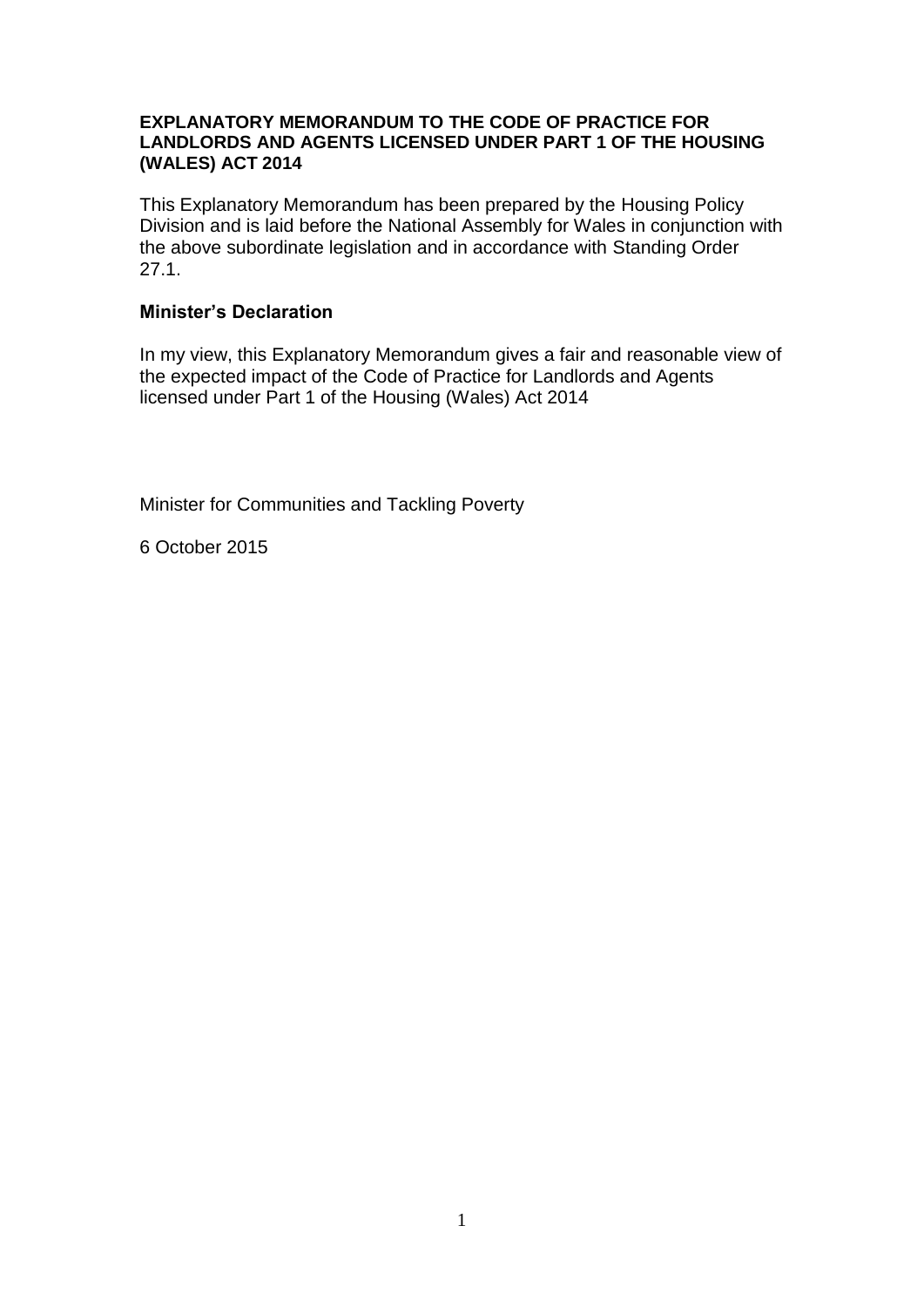# **1. Description**

1.1This is a Code of Practice for Landlords and Agents licensed under Part 1 of the Housing (Wales) Act 2014. Anyone who holds a licence must adhere to the statutory requirements as set out in the Code. Failure to do so can lead to loss of a licence.

## 2. **Matters of special interest to the Constitutional and Legislative Affair Committee**

2.1 None.

## 3. **Legislative background**

- 3.1 Section 40 of the Housing (Wales) Act 2014 requires Ministers to issue a Code of Practice setting standards relating to letting and managing rental properties.
- 3.2 The procedure for producing a Code is the affirmative procedure by virtue of section 40(5) and (6) of the Act.

# **4. Purpose & Intended Effect of the Legislation**

- 4.1 Part 1 of the Housing (Wales) Act 2014 introduces a mandatory registration scheme for private landlords and a requirement for private landlords and agents who carry out letting / management tasks to be licensed.
- 4.2 The Licensing Authority will control the registration scheme for landlords and the licensing scheme for landlords and agents who operate in the private rented sector in Wales.
- 4.3 Section 22 of the Housing (Wales) Act 2014 makes it a condition that any person issued with a licence under Part 1 of the same Act must comply with the Code of Practice.
- 4.4 Section 25 allows a licensing authority to remove a licence if the licence holder breaches a condition of their licence.
- 4.5 In basic terms, the Code of Practice will contain a list of statutory requirements which a landlord and / or agent have to adhere to as a condition of being granted a licence. The statutory requirements are all legal obligations which a landlord or agent has to adhere to in any case. Prosecution in any of these cases will also now mean that the licence, and therefore the ability to let or manage a property, can be taken away.
- 4.6 Section 27 of the Housing (Wales) Act 2014 allows for appeals against revocation of a licence, including for breach of the Code of Practice (as a licence condition).